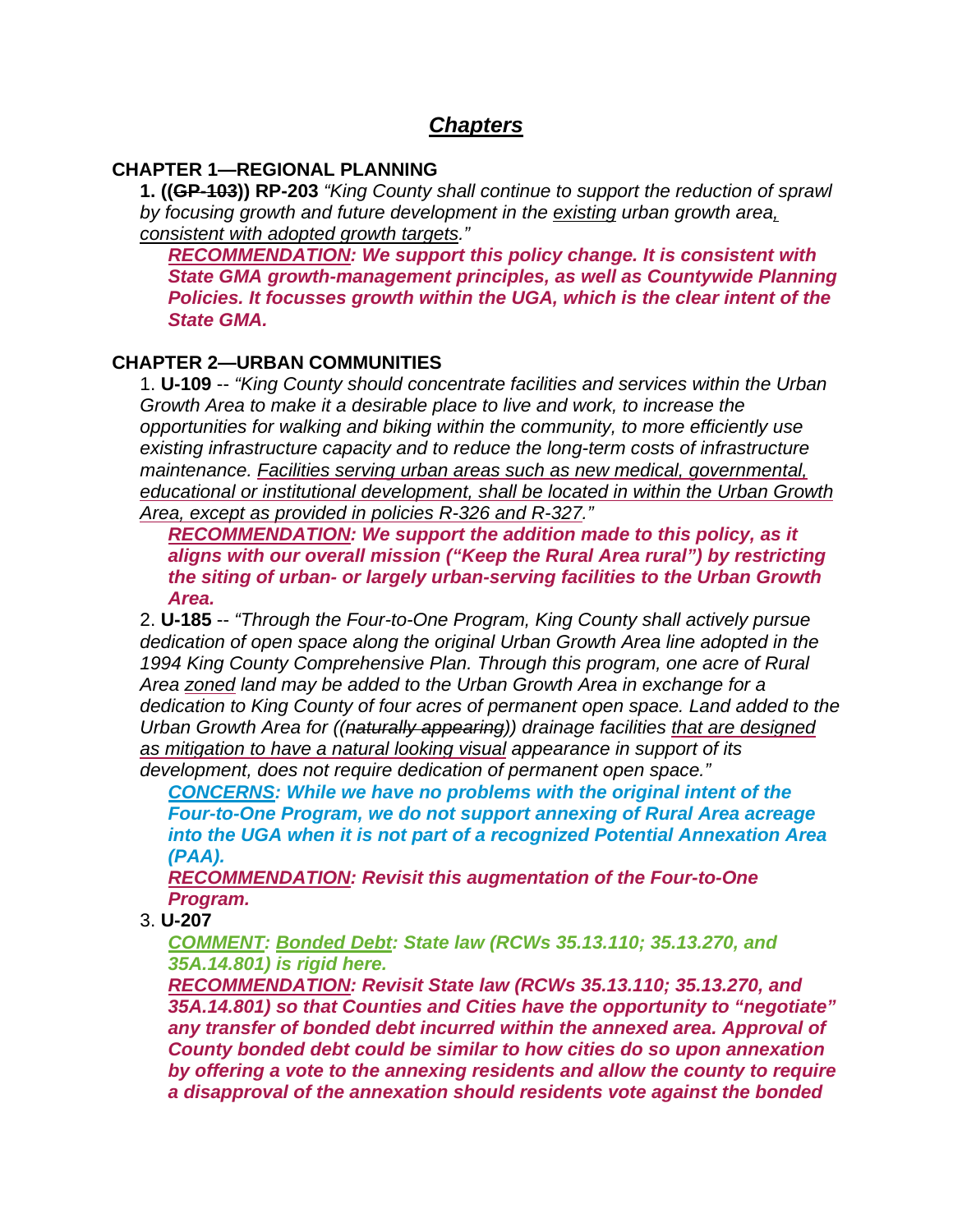*debt continuance.*

*QUESTION: Does the new R-320a policy in CHAPTER 3 take care of this? KC EXEC OFFICE RESPONSE: "Comments noted; see the Workplan section of Chapter 12. It includes a workplan to revisit the Annexation Areas Map and Countywide Planning Policies. This type of analysis may be an important part of this future work."*

## **CHAPTER 3—RURAL AREA AND NATURAL RESOURCE LANDS**

1. **R-201 --** *"Therefore, King County's land use regulations and development standards shall protect and enhance the following ((components of)) attributes associated with a rural lifestyle ((the)) and the Rural Area: Rural uses that do not include urban or largely urban-serving facilities."*

*RECOMMENDATION: We strongly support this addition. The Rural Area is no place for "urban or urban-serving facilities." (see RECOMMENDATIONS under R-326 below)*

2. **II. Rural Designation / B. Forestry and Agriculture in Rural King County / 1. Forestry / Item f.** -- *"Conduct projects on King County park lands to demonstrate sustainable forestry practices, and."*

*CONCERN: King County has several types of "lands"--"Recreation Parks, Multi-Use Parks, Working Forest Lands, Natural Areas, Regional Trail Properties, Flood Hazard Properties, and Other Public Lands"--all identified on "King County's Open Space System 2016" map accompanying Chapter VII--Parks, Open Space, and Natural Resources. Our Rural Area parks (many of which include ballfields for both children and adults) should not see chain saws just to "demonstrate" something. RECOMMENDATION: Eliminate Item "f.". Otherwise, make the language* 

*more specific, so as not to encompass all the lands identified in our CONCERN above, since we don't think that was the intent.*

### 3. **III. Rural Densities and Development / D. Nonresidential Uses**

*CONCERN: This section does not address resource-based businesses in unincorporated areas, such as Marijuana production, processing and retail uses. Policies should preclude siting of Marijuana production, processing, and retail uses in residential areas in the Rural Area. SEPA reviews should ensure the particular issues associated with such businesses, such as Public Safety, are included and fully addressed. An excellent example in the Rural Area is the proposed Marijuana Processing Facility at the end of 200th Ave SE, a narrow (18 ft at its worst), unshouldered one-lane country road that is bordered by residences on both sides. The Commercial Site Development Permit Application already was found complete by KC DPER and the KC PAO has provided an opinion that all future permit applications are fully vested. The GMVUAC discussed this issue with Deputy KC Executive Fred Jarrett at its May 19, 2015, Community Service Area Meeting and he requested full documentation, which the GMVUAC provided to Mr. Jarrett, DPER Director John Starbard, and the KC Ombudsman Office. This went nowhere.*

*RECOMMENDATION: Marijuana growing operations,*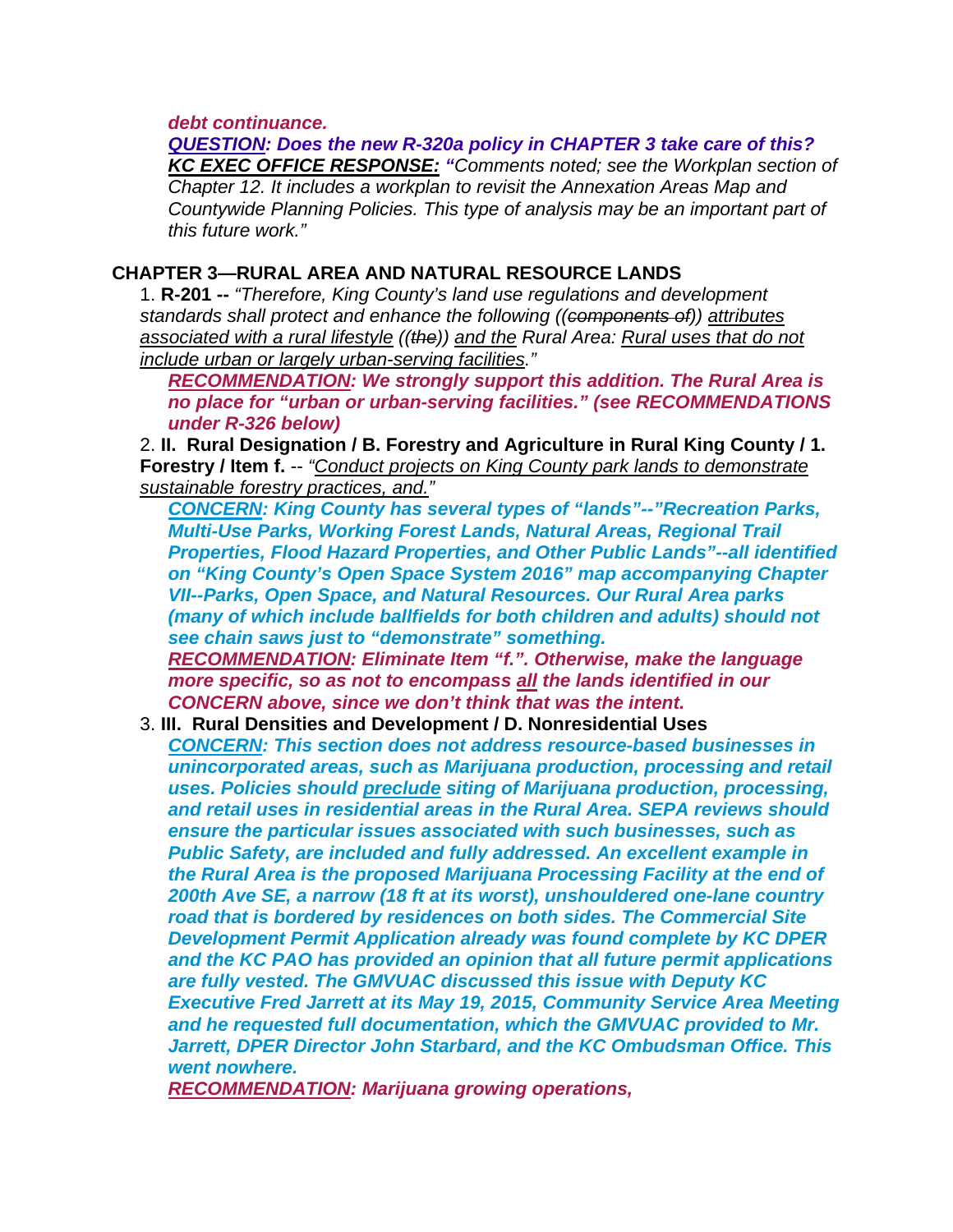*processing/manufacturing facilities, or distribution businesses should not be sited in Rural Area residential neighborhoods. Such businesses could be quite lucrative both with valuable product on the premises and amount of cash on hand. However, the County Sheriff's Office budget has been continually pared down and can no longer provide adequate Police protection to the Rural Area. This is a dangerous mix. Such operations must to be recognized as incompatible with the Rural Character the County and the people strive to maintain. In addition, KC Code definitions 21A.06.605 Home industry and 21A.06.610 Home occupation should be revised back to their pre-2008 Comprehensive Plan definitions to address the existing loophole whereby a residence can be converted to a business establishment without maintaining "the primary use of the site as a residence."*

4. **R-309** -- *"The RA-2.5 zone has generally been applied to ((rural areas)) Rural Areas with an existing pattern of lots below five acres in size that were created prior to the adoption of the 1994 Comprehensive Plan. These smaller lots may still be developed individually or combined, provided that applicable standards for sewage disposal, environmental protection, water supply, roads and rural fire protection can be met. A subdivision at a density of one home per 2.5 acres shall only be permitted through the transfer of development rights from property in the designated Rural Forest Focus Areas. The site receiving the density must be approved as a Transfer of Development Rights receiving site in accordance with the King County Code. Properties on Vashon-Maury Islands shall not be eligible as receiving sites." CONCERNS: We have two major concerns:*

*1. Allowing such 2.5 zoning perpetuates existing traffic flow issues, consequently, identifying a viable plan to address the traffic issue should be part of any subdivision adjustment, not just TDR agreements. To address Transportation Concurrency we recommend the language be changed to require all the TDRs to not only be purchased from the Rural Area, but also from the same Travel Shed. To do this, we recommend the following be added to the end of the third sentence: "...within the same*

*Travel Shed."*

*2. That said, Rural Area properties should not serve as receiving sites for any TDRs.*

*RECOMMENDATION: The third sentence in R-309 should be modified as follows:*

*"In the RA-2.5 zone aA subdivision at a density of one home per 2.5 acres shall only be permitted through the transfer of development rights from property in the designated Rural Forest Focus Areas within the same Travel Shed."*

*RECOMMENDATION: Add a new fourth sentence to be consistent with the intent of C. Transfer of Development Rights Program (immediately below R-311): "Rural Area properties should not serve as receiving sites for any TDRs."* [this could necessitate changes to **CHAPTER 8--TRANSPORTATION**]

5. *COMMENT: Following R-309 regarding the RA-2.5 zone, there needs to be*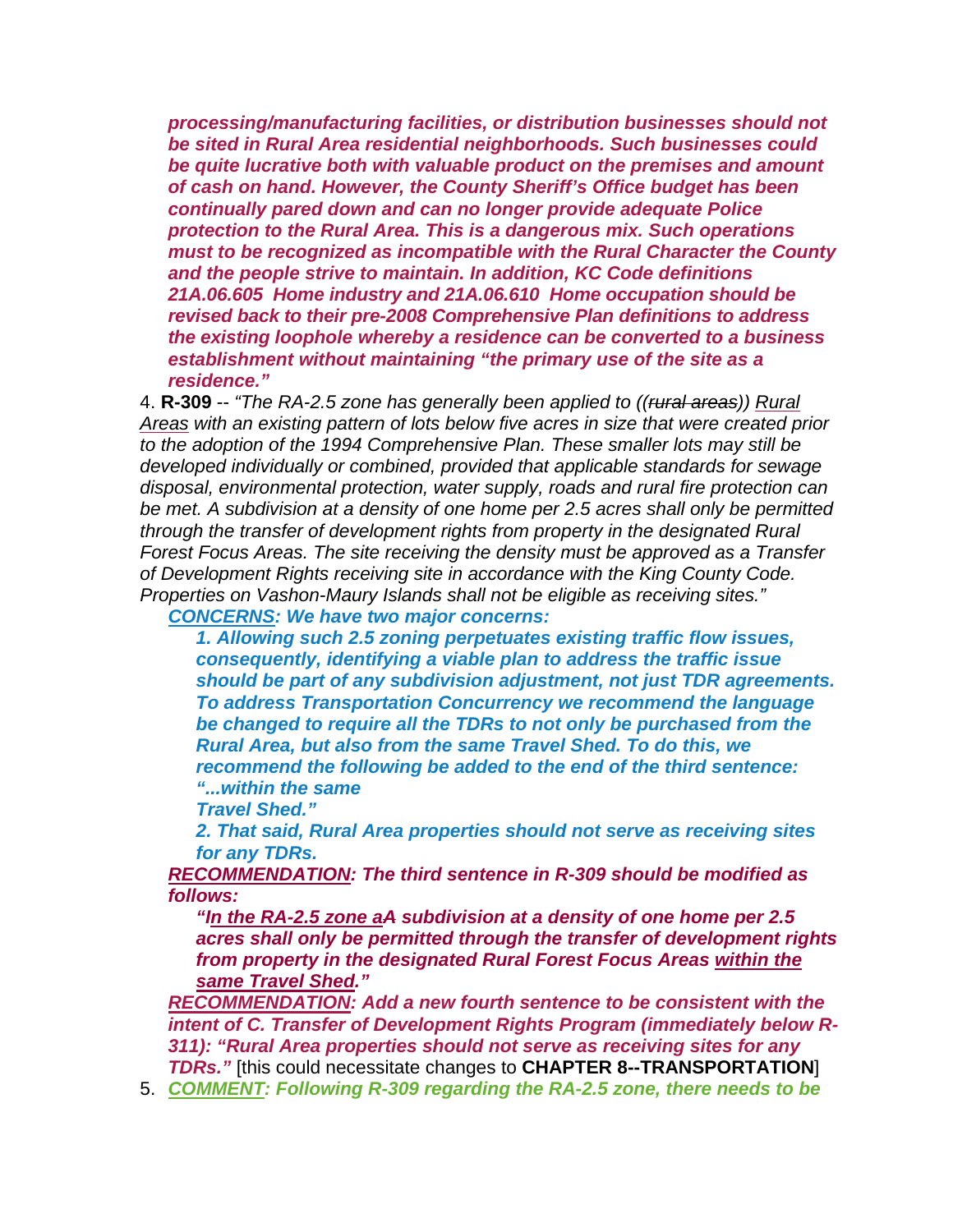*more specifics related to the RA-5 zone, especially as related to private wells.* 

*CONCERN: The King County Board of Health Code's Title 13's references to the "1972" cutoff and "5-acre" minimums (13.04.070 Domestic water supply source., B. Private individual well source: "A private well on a lot five acres or greater in size or a lot created prior to May 18, 1972,...") are not consistent with the "1994 Comprehensive Plan" cited in R-309. RECOMMENDATION: Add a new Policy as follows:*

*"R-309a The RA-5 zone is typical of the Rural Area. However, there exist numerous legal parcels of less than five acres in size. These smaller lots may still be developed individually or combined (at the owner's discretion) and private wells allowed, provided applicable King County Board of Health separation requirements can be met for sewage disposal and water supply. Water treatment is an acceptable means of providing, and proving the existence of, an adequate water supply."*

*RATIONALE: In 1992 State Attorney General issued the following opinion in AGO 1992 No. 17, Re: Requirement of Adequate Water Supply Before a Building permit is Issued: (our emphasis shown)*

*"If a local building department chooses not to apply public water system standards to other water sources, then it may apply any other criteria that it determines are appropriate to ensure that the water supply for a building is of sufficient quality and quantity for the intended use of the building. These criteria must be based on considerations of water quality and quantity, and not on other considerations, such as limiting density or the construction of unpopular facilities. Furthermore, the local building department may not act in an arbitrary and capricious manner in setting the criteria. E.g.,Rosen v. Tacoma, 24 Wn. App. 735, 740, 603 P.2d 846 (1979). This means that its actions must not be willful and unreasoning, taken "without consideration and in disregard of facts and circumstances." e.g.,Pierce Cy. Sheriff v. Civil Serv. Comm'n, 98 Wn.2d 690, 695, 658 P.2d 648 (1983)."* 

*[Ref: [http://www.atg.wa.gov/ago-opinions/requirement-adequate](http://www.atg.wa.gov/ago-opinions/requirement-adequate-water-supply-building-permit-issued.%5D)[water-supply-building-permit-issued\]](http://www.atg.wa.gov/ago-opinions/requirement-adequate-water-supply-building-permit-issued.%5D)*

*Consequently, such criteria must be based on "water quality and quantity," not to limit density, which is under the purview of and, thus, a decision made by the legislative body (i.e., King County Council), not the Board of Health or other agency.*

- 6. **R-324** *"Nonresidential uses in the Rural Area shall be limited to those that:* 
	- *a. Provide convenient local products and services for nearby Rural Area residents;*
	- *b. Require location in a Rural Area;*
	- *c. Support natural resource-based industries;*
	- *d. Provide adaptive reuse of significant historic resources; or*
	- *e. Provide recreational opportunities that are compatible with the surrounding Rural Area.*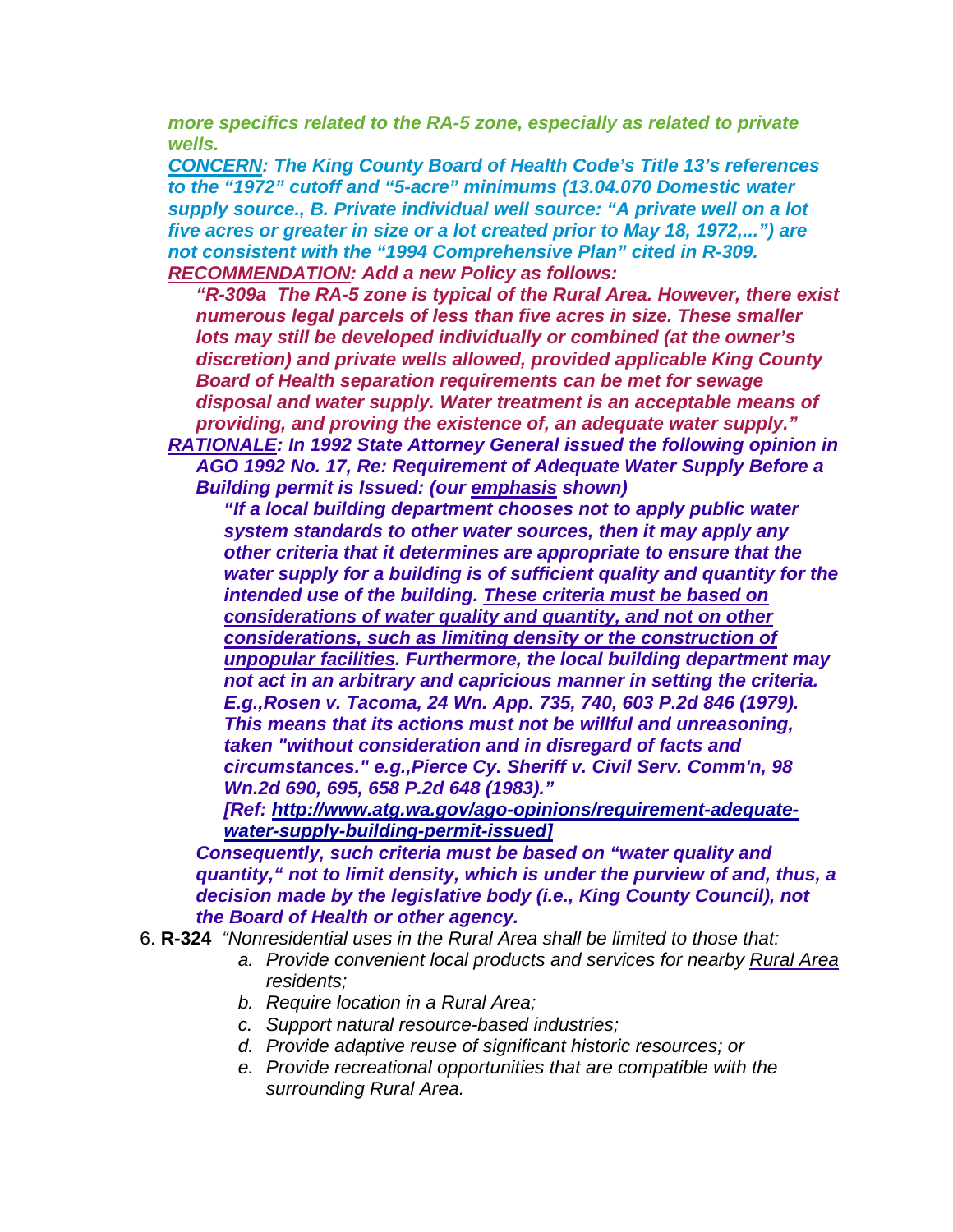*RECOMMENDATION: We strongly support the addition to item a. RECOMMENDATION: Add a new item f., such that:*

> *"e. Provide recreational opportunities that are compatible with the surrounding Rural Area.; or*

*f. Include home occupations and home industries."*

7. **R-326** *"Except as provided in R-327:*

*a. New schools and institutions primarily serving rural residents shall be located in neighboring cities and rural towns;* 

*b. New schools, institutions, and other community facilities primarily serving urban residents shall be located within the ((UGA)) Urban Growth Area; and*

*c. New community facilities and services that primarily serve rural residents shall be located in neighboring cities and rural towns, with limited exceptions when their use is dependent on a rural location and their size and scale supports rural character."*

*CONCERN: Siting of Urban facilities in the Rural Area: Policies must be strengthened to forbid siting and approval of urban- or largely urbanserving facilities in Unincorporated or Rural Areas. As an example, the following King County Code should be amended:*

*KCC 21A.08.060 A. Government/business services land uses. under "Specific Land Use" – "Utility Facility" by adding Note #38 as a Development Condition to all Zoning Designations.*

*Note #38: Utility Facilities consisting of regional surface water flow control and water quality facilities that are proposed to be wholly located within a Resource or Rural-designated area and associated in whole or in part with an existing or new proposed private residential development that is located wholly within an Urbandesignated area are prohibited. Where such conditions are proposed for a new facility or where substantial facility or service area modifications to an existing regional surface water flow control and water quality facility are proposed, the requirements under Note #8 shall apply to Utility Facilities.*

*RECOMMENDATION: Add a new item "d." to R-326 as follows:*

*"d. New stormwater facilities primarily serving urban needs shall be located within the UGA."*

*COMMENT: There was an attempt to address this in CHAPTER 9, F-230, by adding a new subsection: "i. To the extent allowable under the Growth Management Act, the locational criteria in policy R-326." However, the problem actually stems from King County Code. We are on record recommending a change to: KCC 21A.08.060 A. Government/business services land uses. under "Specific Land Use" – "Utility Facility" by adding a Note #38 as a Development Condition to all Zoning Designations:*

*Note #38: Utility Facilities consisting of regional surface water flow control and water quality facilities that are proposed to be wholly located within a Resource or Rural-designated area and associated in whole or in part with an existing or new proposed private residential*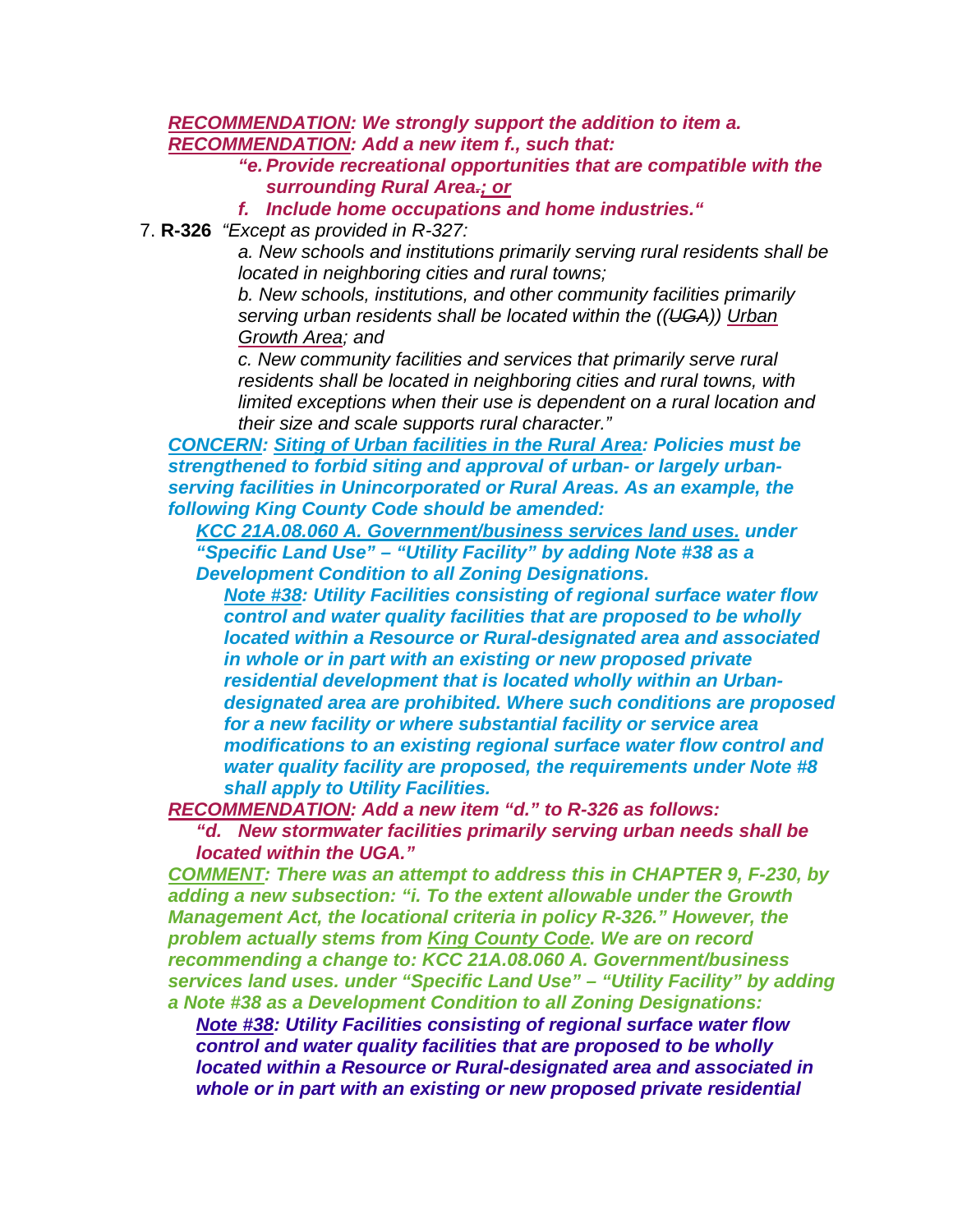*development that is located wholly within an Urban-designated area are prohibited. Where such conditions are proposed for a new facility or where substantial facility or service area modifications to an existing regional surface water flow control and water quality facility are proposed, the requirements under Note #8 shall apply to Utility Facilities.*

8. **R-512** *"The creation of new Industrial-zoned lands in the Rural Area shall be limited to those that have long been used for industrial purposes, do not have potential for conversion to residential use due to a historic designation and that may be accessed directly from SR-169."*

*QUESTION: How is this consistent with the proposed "Demonstration Project" at Pacific Raceways? If the land is in the Rural Area and not zoned "Industrial," then this policy should preclude consideration of such a "Demonstration Project."*

## 9. **VI. Resource Lands / E. Mineral Resources**

*CONCERN: "Demonstration Projects" must not be used to convert resource-based lands into housing subdivisions, as has been proposed in the past and continues to be proposed (e.g., Reserve Silica site in Ravensdale). King County Code Title 21A.55 -- DEMONSTRATION PROJECTS (.010 thru .030) should be strictly adhered to. The Code states the following:*

- *1. The purpose of "Demonstration Projects" as to: "...evaluate alternative development standards and processes prior to amending King County policies and regulations" and "test the efficacy of alternative regulations that are proposed to facilitate increased quality of development and/or increased efficiency in the development review processes;..." and that "All demonstration projects shall have broad public benefit through the testing of new development regulations and shall not be used solely to benefit individual property owners seeking relief from King County development standards." (ref.: KCC Title 21A.55.010)*
- *2. The following should be specified: "5. The process through which requests for modifications or waivers are reviewed and any limitations on the type of permit or action; 6. The criteria for modification or waiver approval; 7. The effective period for the demonstration project and any limitations on extensions of the effective period;..." (ref.: KCC Title 21A.55.020)*
- *3. "Demonstration projects must be consistent with the King County Comprehensive Plan. Designation of a demonstration project and its provisions to waive or modify development standards must not require nor result in amendment of the comprehensive plan nor the comprehensive land use map." (ref.: KCC Title 21A.55.030)*

**CHAPTER 4—HOUSING AND HUMAN SERVICES** (No review)

**CHAPTER 5—ENVIRONMENT**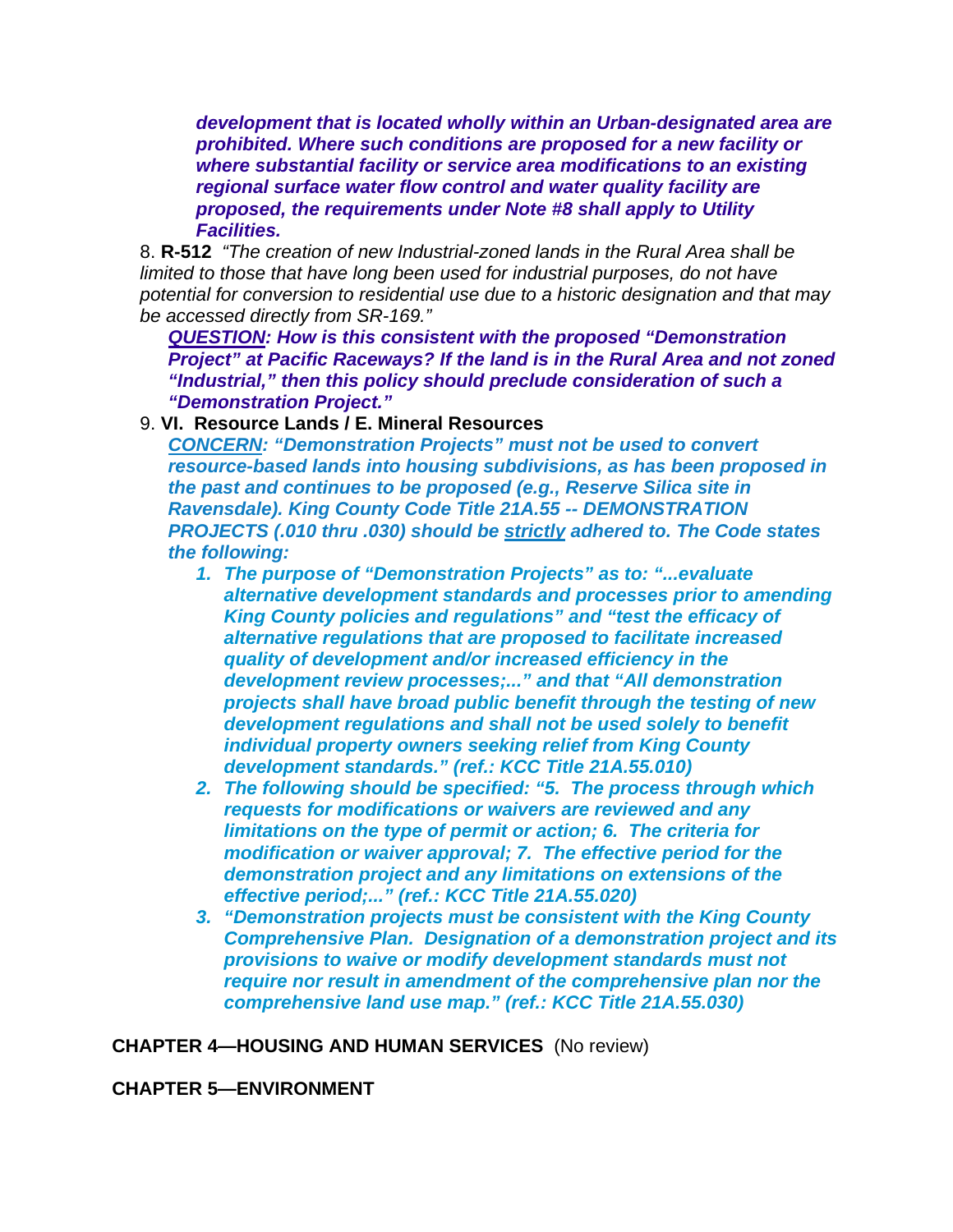## 1. **I. Natural Environment and Regulatory Context / B. Policy and Regulatory Context / 2. Clean Water Act**

**((E-106)) E-112b** *"The protection of lands where development would pose hazards to health, property, important ecological functions or environmental quality shall be achieved through acquisition, enhancement, incentive programs and appropriate regulations. The following critical areas are particularly susceptible and shall be protected in King County:*

*a. Floodways of 100-year floodplains;* 

*b. Slopes with a grade of 40 percent or more or landslide hazards that cannot be mitigated;* 

*c. Wetlands and their protective buffers;"*

*CONCERN: As Wetland buffers must be protected, we remain concerned with the use of "in-lieu fees" in wetland buffer mitigation policies, because major developers, who typically can have a large impact on the nearby environment, shouldn't be able to "buy their way" out of important and necessary environmental requirements.*

*RECOMMENDATION: Do not use "In-lieu fees" as a mitigation method.*

2. **IV. Land and Water Resources / A. Conserving King County's Biodiversity / 4. Fish and Wildlife Habitat Conservation Areas / b. Species and Habitats of Local Importance**

**E-442** *"King County should conserve and restore salmonid habitats by ensuring that land use and facility plans (transportation, water, sewer, electricity, gas) include riparian and stream habitat conservation measures developed by the county, cities, tribes, service providers, and state and federal agencies. Project review of development proposals within basins that contain hatcheries and other artificial propagation facilities that are managed to protect the abundance, productivity, genetic diversity, and spatial distribution of native salmon and provide harvest opportunities should consider significant adverse impacts to those facilities."*

*CONCERN: It was not apparent this was done in late 2013 / early 2014 when King County and Yarrow Bay negotiated and signed a Development Agreement for the 77-unit Reserves at Woodland upland from the Muckleshoot hatchery west of the City of Black Diamond.*

3. **IV. Land and Water Resources / D. Aquatic Resources / 2. Wetlands**

**E-488** *"King County should be a regional service provider of compensatory mitigation through the Mitigation Reserves Program by working with local cities, other counties, and state agencies to establish partnerships for implementation of inter-jurisdictional in-lieu fee mitigation."*

*CONCERN: (See E-112b CONCERN under Item 1. above).*

4. **IV. Land and Water Resources / F. Flood Hazard Management** *COMMENT: We support the Executive's proposed additions of Policies E-499q1 and 499q2 to "implement a comprehensive floodplain management program" and "continue to exceed the federal minimum standards stipulated by the National Flood Insurance Program for unincorporated areas," respectively.*

5. **V. Geologically Hazardous Areas /F. Coal Mine Hazard Areas**

**E-513** *"King County shall allow development within coal mine hazard areas if the*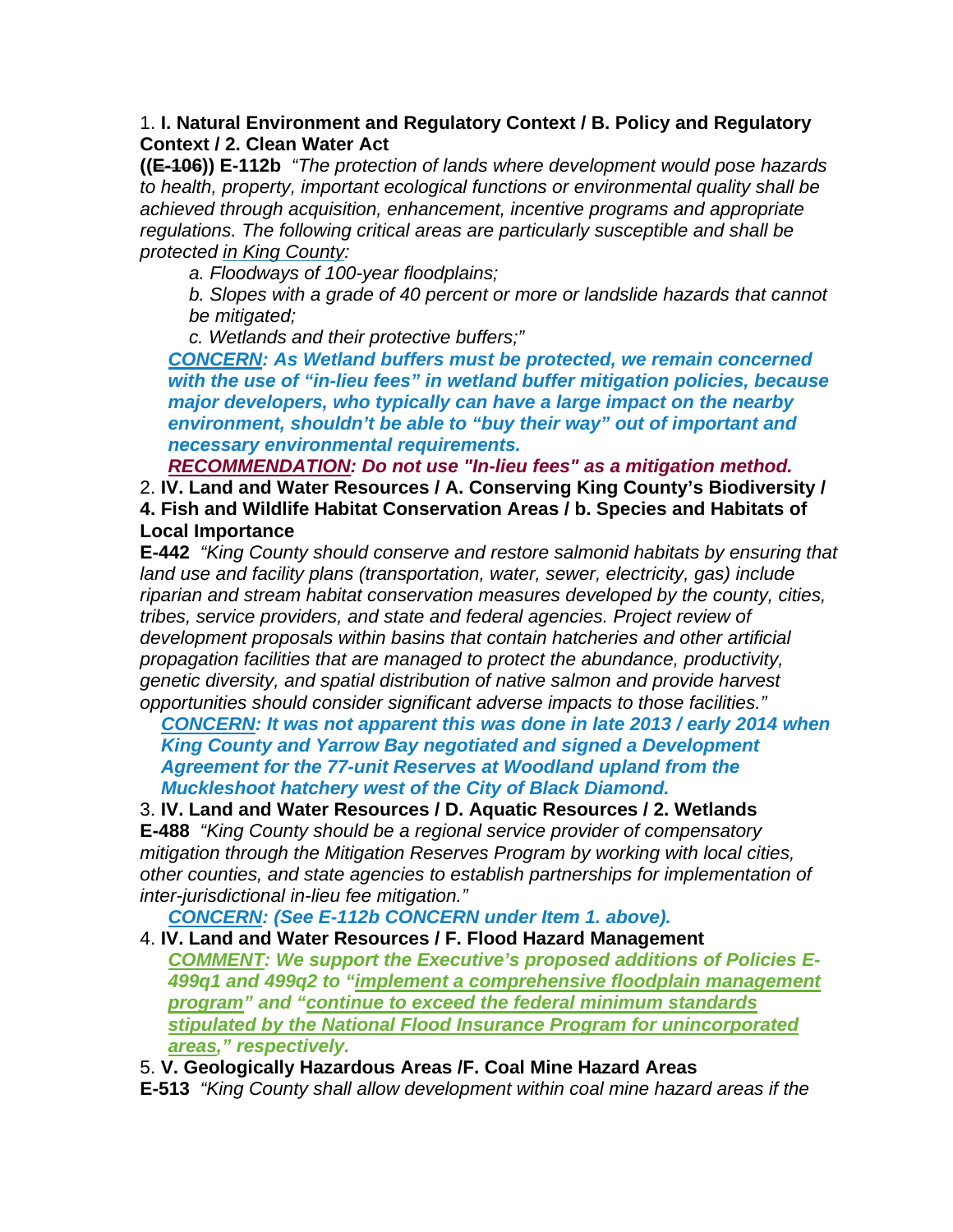*proposal includes appropriate mitigation for identified, mine-related hazards using best available engineering practices and if the development is in compliance with all other local, state and federal requirements."*

*CONCERN: This Policy incurs a risk to the Public which may not be justified. If anything, extraordinary study should be required before any such development is contemplated within these hazard areas, many of which are inadequately mapped.*

# 6. **C. Achieving the Open Space System / Priorities**

*CONCERN: Policies should not allow siting and approval of urban or largely urban-serving facilities in Unincorporated or Rural Areas as a tradeoff to secure additional Open Space and/or Trail Connections, as was partly done through the Development Agreement between the County and Yarrow Bay concerning the Reserves at Woodlands just west of the City of Black Diamond in early 2014. In this case the "urban-serving facility" was a massive Stormwater Retention "Lake" (~20-ac in size with a 40-ac footprint) to serve (and help enable) the adjacent Yarrow Bay Master-Planned Developments wholly contained with the City of Black Diamond.*

**CHAPTER 6—SHORELINE MASTER PROGRAM (**No review)

# **CHAPTER 7—PARKS, OPEN SPACE, & CULTURAL RESOURCES**

1. **I. Parks, Recreation and Open Space / B. Components of the Regional Open Space System** / **6. Backcountry Trails**

**P-118a** (Backcountry trails; was **P-108**): Our *CONCERNS/QUESTIONS* regarding access to Taylor Mountain Park were not addressed:

*QUESTION: Will King County Parks work with the City of Seattle Public Utility Department to ensure the SE 208th St access to Taylor Mountain Park via the Seattle Watershed will remain open to the Public for hiking and horseback riding? There also is a large off-road parking area at stake here, again, all on the Seattle Watershed property.*

2. **I. Parks, Recreation & Open Space / C. Achieving the Open Space System / 2. Criteria**

**P-124** (Trades for Open Space lands): Our *CONCERN* regarding allowing the siting and approval of urban or largely urban-serving facilities in Unincorporated or Rural Areas as a tradeoff to secure additional Open Space and/or Trail Connections was not addressed:

# *RECOMMENDATION: Add a third sentence to P-124 as follows: "Open Space and/or Trail Connections land trade agreements should not allow siting and approval of urban or largely urban-serving facilities in*

*Unincorporated or Rural Areas."* [Example: In early 2014, a Development Agreement between King County and YarrowBay concerning the Reserves at Woodlands just west of the City of Black Diamond permitted, in exchange for Open Space and some trail connections, an "urban-serving facility"--a massive Stormwater Retention "Lake" (~20-ac in size with a 40-ac footprint)--to serve (and help enable) the adjacent YarrowBay Master-Planned Developments wholly contained within the City of Black Diamond.]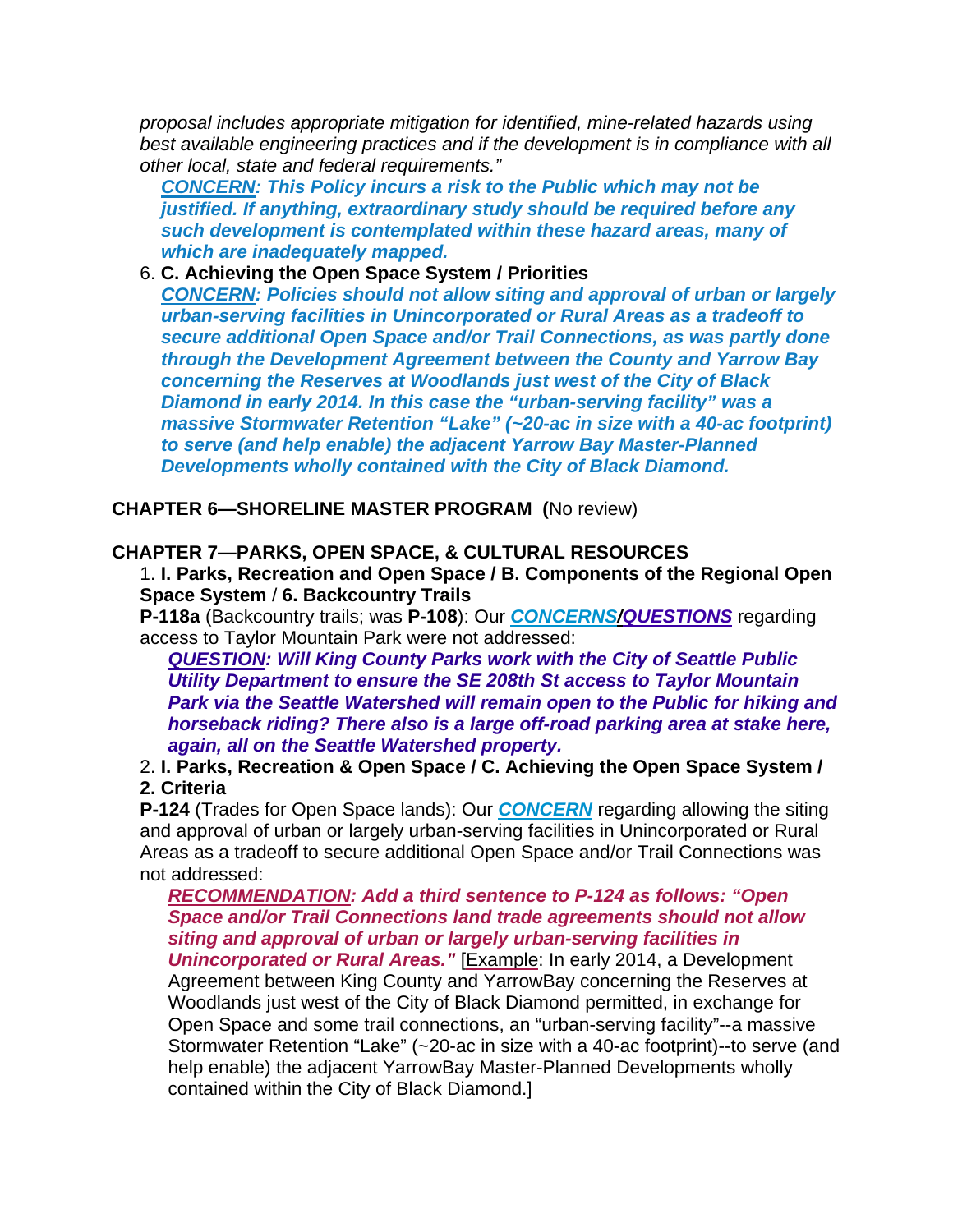## **CHAPTER 8—TRANSPORTATION**

1. **T-102** *"As a transportation provider and participant in regional transportation planning, King County should support, plan, design, and implement an integrated, coordinated and balanced multimodal transportation system that serves the growing travel needs of the county safely, effectively and efficiently and promotes a decrease in the share of trips made by single occupant vehicles."*

*CONCERN: Regional policies should explore the establishment of County road "networks," which know no jurisdictional boundaries (similar to State roads), funded by all County taxpayers. We reviewed the January 2016 recommendations of the County Bridges and Roads Task Force, but they inexplicably did not include establishing County road "networks." We urge the Council to to explore this concept and, therefore, we make the following RECOMMENDATION.*

*RECOMMENDATION: A second sentence should be added to T-102: "King County should explore establishing county-wide "road networks," which know no jurisdictional boundaries, or a Transportation Benefit District, both funded by all County taxpayers."*

2. **T-208** *" King County shall not add any new arterial capacity in the Rural Area or ((natural resource lands)) Natural Resource Lands, except for segments of rural regional corridors that pass through ((rural or resource lands)) Rural Areas and Natural Resource Lands to accommodate levels of traffic between urban areas. Rural regional corridors shall be identified in the Transportation Needs Report (Appendix C) and shall meet all of the following criteria:*

- *a. Connects one urban area to another, or to a highway of statewide significance that provides such connection, by traversing the Rural Area and Natural Resource Lands;*
- *b. Classified as a principal arterial;*
- *c. Carries high traffic volumes (at least 15,000 ADT); and*
- *d. At least half of P.M. peak trips on the corridor are traveling to cities or other counties."*

*CONCERN: Such "rural regional corridors," so designated "to accommodate levels of traffic between urban areas," cannot be sustainably funded simply by Rural Area property taxes. T-208 simply provides a means of identifying such "corridors," but provides no solutions. The same could be said for Policies T-403 and T-407 later in this chapter. They state solutions should be found, yet identify none.*

*RECOMMENDATIONS: Besides RECOMMENDATIONS given under T-102 above, to begin to address the Rural road usage/funding imbalance problem State laws (RCWs 36.78, 46.68,120-124, & 84.52) could be reviewed for opportunities to enable a more transportation-sustainable allocation of gas tax monies and provide more flexibility in revenues used. Working with the State, some mechanism should be developed, along with incentives, for cities to share revenues with Counties, possibly tied to growth that occurs in the absence of job opportunities. While we understand State law changes are outside the scope of the Comprehensive Plan update, policies*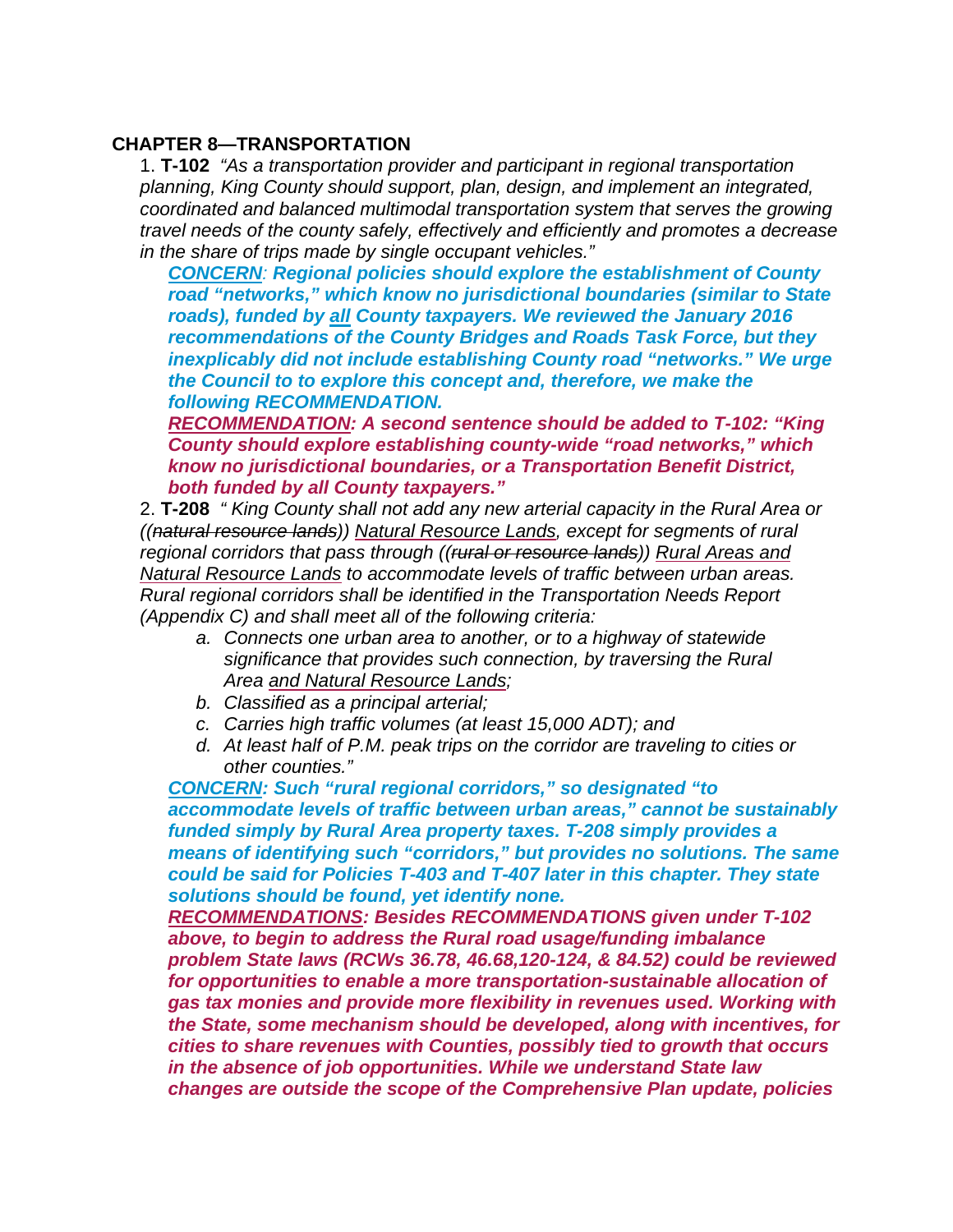*herein should explore the Puget Sound Regional Council's (PSRC's) Transportation 2040 user-pays model by providing authority for usage charges, such as tolling key roads and methods to implement such strategies.*

3. **T-212** *"King County shall work with cities for the annexation of county-((owned)) roadways and/or street segments located in the urban area and within or between cities, in order to provide for a consistent level of urban services on the affected roads and reduce the burden on unincorporated taxpayers that are supporting this urban infrastructure."*

*RECOMMENDATION: We strongly support the Executive's recognition of the unsustainable funding problem for unincorporated transportation infrastructure.*

4. I**I. Providing Services and Infrastructure that Support the County Land Use Vision / ((H)) G. Concurrency**

*CONCERN: Concurrency must have an enforcement mechanism, be linked to a public dialog, and include "regional" perspective among multiple jurisdictions. Infrastructure needs should be identified as early and accurately as possible, with implementation of identified improvements truly concurrent, otherwise the development approval must be delayed or denied.*

5. **T-224** *"In the Rural Area, the concurrency test may include a provision that allows the purchase of Transferable Development Rights in order to satisfy transportation concurrency requirements."*

We wholly concur with Docket Item #15 to eliminate T-224 as TDRs should not be used to satisfy Concurrency testing anywhere within the Rural Area. Concurrency is a tool used to ensure infrastructure keeps up with development. The use of TDRs to satisfy Concurrency testing does nothing to help reach that goal and, in fact, can hinder reaching that goal. Consequently, we provide the following:

*CONCERN: Within a failing Travel Shed purchasing TDRs should not allow granting of a Concurrency certificate, since traffic is still being added to a failing area. We asked KCDOT if examples exist where T-224 was applied? KCDOT's Ruth Harvey responded the Policy has never been applied. We have communicated with KC DNRP's Darren Greve regarding the TDR program. Consequently, we suggest the following RECOMMENDATIONS: RECOMMENDATION: Eliminate Policy T-224, as TDRs should not be used to satisfy Concurrency testing anywhere within the Rural Area. Concurrency is a tool used to ensure infrastructure keeps up with development. The use of TDRs to satisfy Concurrency testing does nothing to help reach that goal and, in fact, can hinder reaching that goal. RECOMMENDATION: Add a new Policy under Concurrency to address the item the KC Council added to "Scope of Work" as follows:*

*T-xxx When conducting concurrency testing, King County shall collaborate with other jurisdictions to ensure infrastructure improvement strategies help prevent travel shed failure caused by unfunded city and state projects and traffic generated outside the unincorporated area.*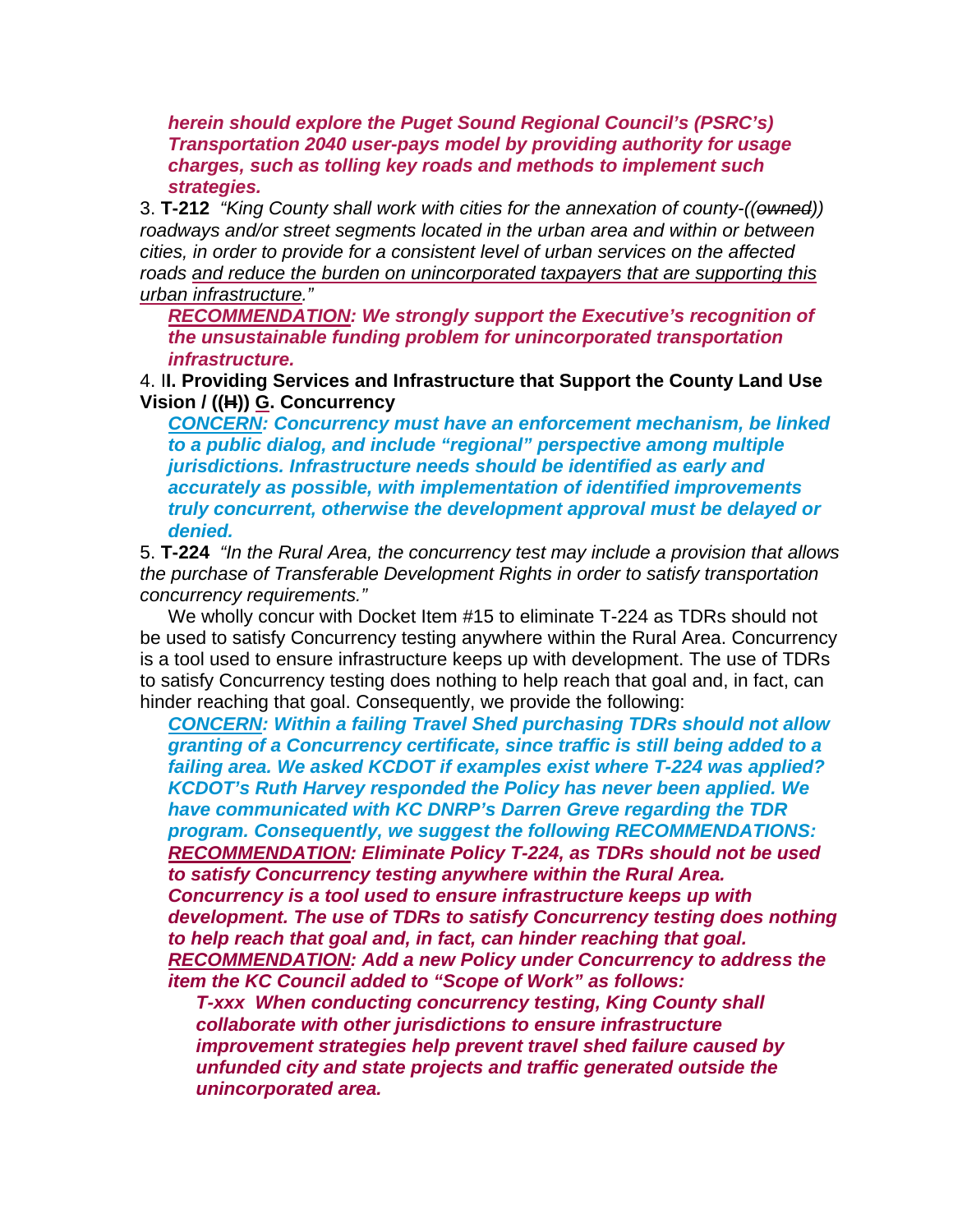6. P. 8-38: **IV. Financing Services and Facilities that Meet Local and Regional Goals/ B. Road-Related Funding Capabilities.** Rural Area taxpayers should not be providing diminishing tax monies any more than they already are to enhance or expand urban-to-urban travel corridors. King County should adopt a long-term vision that recognizes the reality of long-term road revenue shortfalls and should act proactively to avoid decreases in future funding levels. Policies herein should be based on such realities in order to be successful. Consequently, we recommend the following :

*RECOMMENDATION: On p. 8-38, add the following to the end of the second paragraph:*

*"Without a critical revision to our statewide tax code or the State gas tax jurisdictional distribution formula being modified to reflect the reality that many County roads are used by Urban commuters, it is highly predictable that the tax base for Roads funding will never return to prerecession values in real terms."*

# **CHAPTER 9—SERVICES, FACILITIES, & UTILITIES**

1. **F-230** Please see *RECOMMENDATION* under **R-326c** above.

2. **F-236** *"In the Rural Area, King County land use and water service decisions support the long-term integrity of Rural Area ecosystems. Within the Rural Area, individual private wells, rainwater catchment, Group B water systems, and Group A water systems are all allowed. If an existing Group A water provider cannot provide direct or indirect service to new development per the exceptions in Policy F-233, a new public water system or private well may be established if it is owned or operated by the following, in order of preference:* 

- *a. By a satellite management agency approved by the state Department of Health under contract with the Group A system in whose service area the system is located, provided that the existing Group A water system remains responsible for meeting the duty to serve the new system under RCW 43.20.260; and*
- *b. By a satellite management agency or an existing Group B system approved by both the State Department of Health and King County. If service cannot be obtained by means of the above stated options, then water service may be obtained by creation of a new system, use of private wells or rainwater catchment. All new public water systems formed in the Rural Area shall connect to the Group A water system in whose service area the new system is located when direct service becomes available."*

*CONCERN: Small Group B water systems should not be required to connect to Group A water systems when they become available. RECOMMENDATION: In the last sentence of subitem "b." change "shall" to "may."*

3. **F-240** *"King County shall require any new or expanding Group B water system to have a totalizing source meter and make information from the meter available upon request of King County."*

*CONCERN: Our biannual Citizen Surveys, which have been conducted and published over the past decade, continually have indicated Rural Area*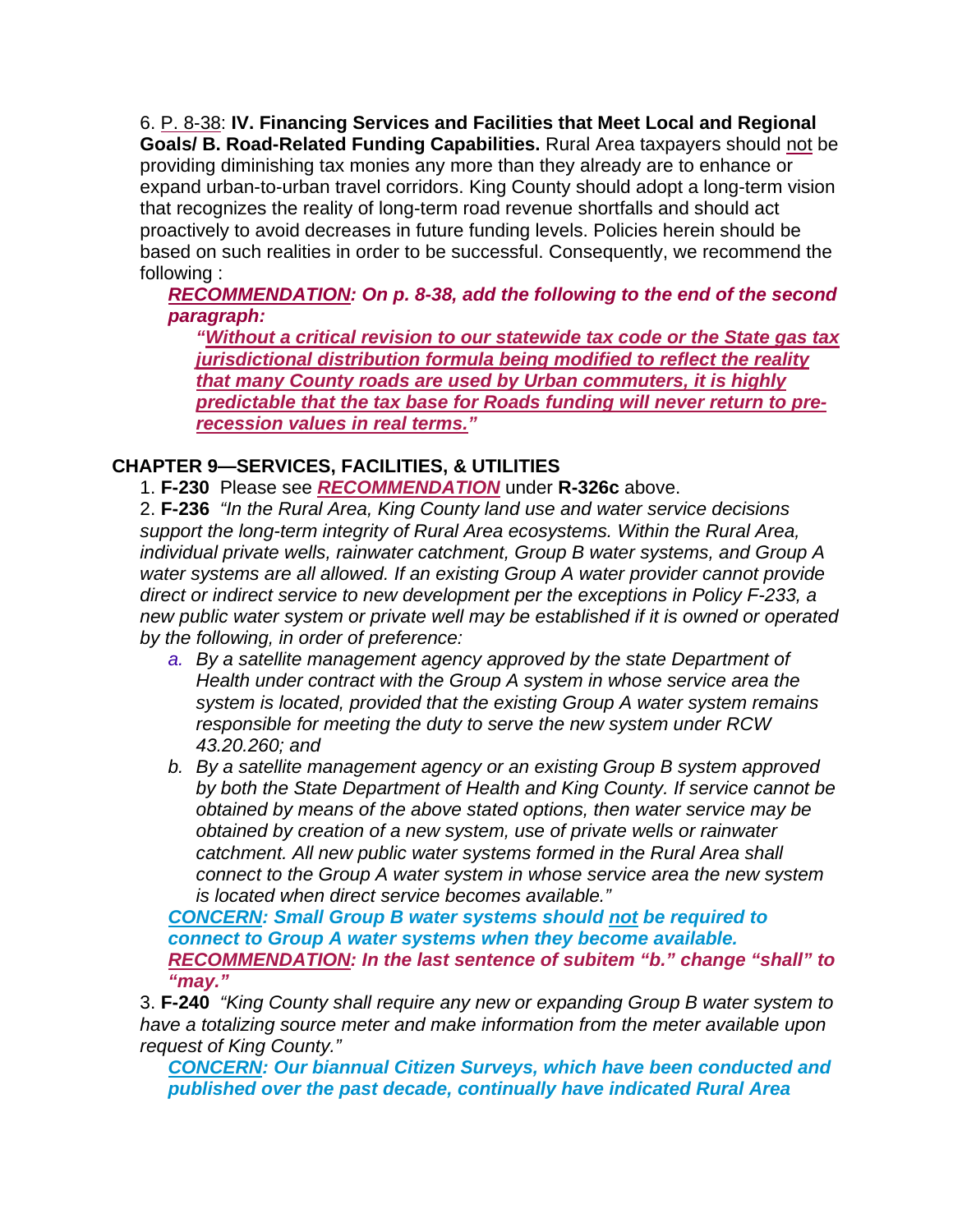*residents do not want their wells metered. RECOMMENDATION: Strike F-240 in its entirety.*

## **CHAPTER 10--ECONOMIC DEVELOPMENT**

## 1. **Overarching comments:**

*CONCERN*: *The County does not have in place an Economic Development Organization to coordinate, execute, and implement policies and deploy resources.*

*RECOMMENDATION: The Executive should establish a position for Economic Development Director within his Office, who is assigned an ongoing mission to foster economic development vision throughout the County and interacts with the Economic Development Council of Seattle and King County.*

*CONCERN: The chapter should include both aquaculture and fisheries.*

2*.* **ED-103** *King County policies, programs, and strategies shall recognize the importance of, and place special emphasis on, start-up companies as well as retaining and expanding homegrown firms in basic industries that bring income into the county and increase the standard of living of ((our)) the County's residents.* 

*RECOMMENDATION: Add the following immediately after "...in basic industries":*

*"...that demonstrate their innovativeness, intellectual property development, production, and/or services and..."*

*RECOMMENDATION: Also add the word "may" between "that" and "bring."* 3. **ED-213** *"King County shall coordinate with a broad range of partners, organizations, businesses and public sector agencies to support the development of business innovation districts and related initiatives in lower income communities, with an emphasis on food innovation districts, in particular. Food innovation districts may encompass anchor food businesses, small food business incubation, food industry education and training, markets and food hubs, food programs and partnerships with urban and rural food growers and cooperatives, and food aggregation and processing."*

*RECOMMENDATION: Add the following sentence to the end of ED-213: "Food may include sourcing from land and marine sources, such as aquaculture, aquaponics, and water bodies served by fishing means."*

4. **ED-302** *"King County supports the King County Workforce Development Council, established by the federal ((Workforce Investment Act of 1998)) Workforce Innovation and Opportunity Act of 2014, composed of high-level representatives from business, local government, labor, education and training institutions, advocacy organizations, and human service providers. The purpose of the council is to coordinate and improve employment, training, literacy, and vocational rehabilitation programs to meet the needs of workers and employers. King County will work with the Workforce Development Council to emphasis the need in and highlight opportunities for communities that have the highest unemployment rates in the region.*"

*RECOMMENDATION: Add the following sentence at the end of ED-302: "This includes programs for self-employment and self-directed*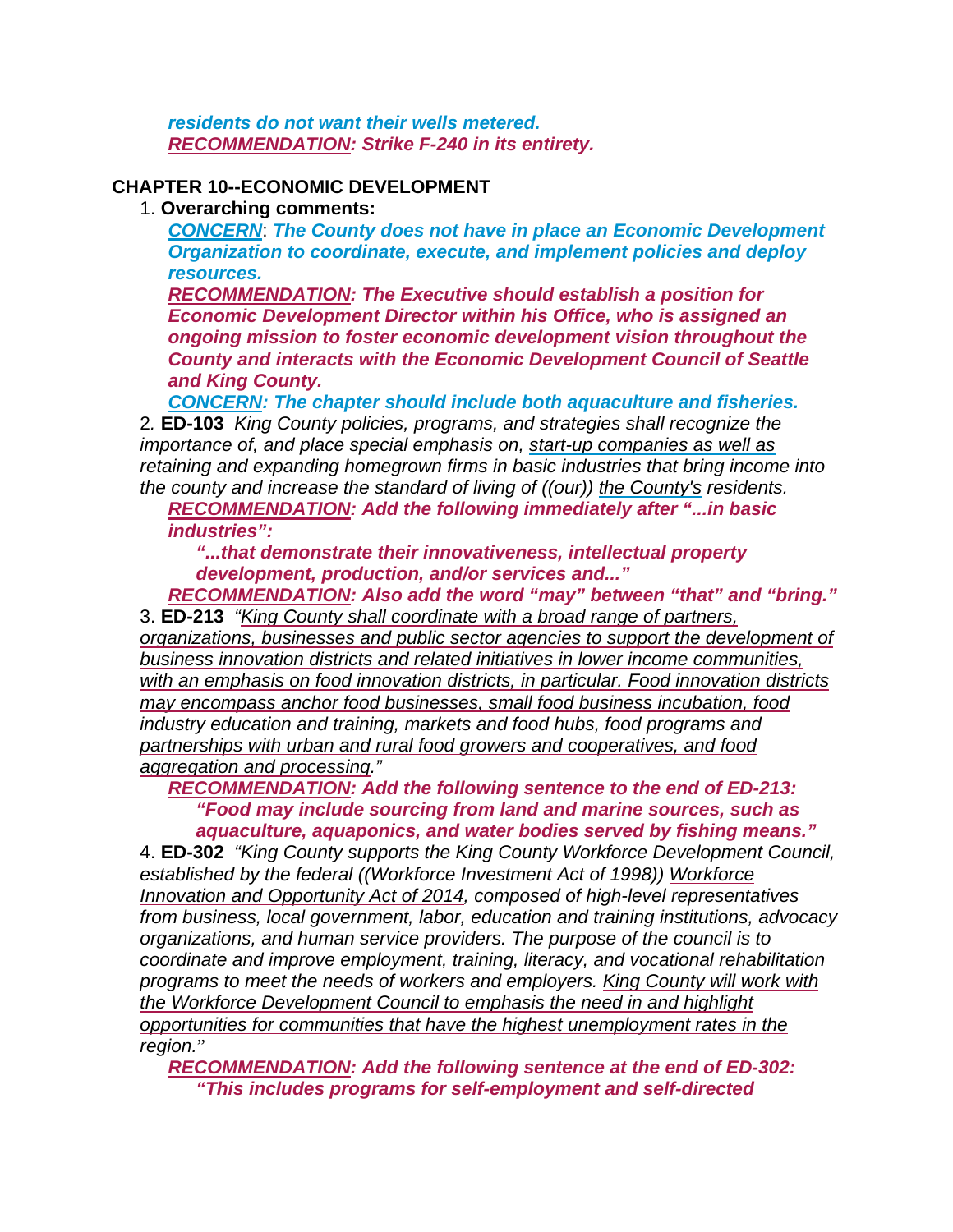*employment opportunities seeking business marketing skills."* 5. **ED-404** *"Through local subarea planning and partnerships with other agencies and organizations, King County should use zoning, incentives, or other measures to ((ensure that an appropriate proportion of the land adjacent or near to major public infrastructure facilities is used to capitalize on the economic benefit of that infrastructure. The surrounding land uses should be compatible with the economic development uses or a buffer provided as necessary)) capitalize on the economic benefit of infrastructure projects, in a manner consistent with existing and forecasted land uses, and other locational criteria."*

*CONCERN: ED-404 should not be used as a pretext to conceiving and approving "Demonstration Projects" in the Rural Area even if those sites are near major arterials, since most already are congested during everlonger AM and PM traffic commutes. For example, the Cedar Hills Subarea is near SR- 169, but the wait at the intersection traffic light is long and once successfully navigated, one sits in an 8-mile-long backup just to reach the I-405 gridlock in both north and south directions, and then the journey begins to major business centers of Seattle, Tacoma, Bellevue, and Everett.*

**CHAPTER 11—COMMUNITY SERVICE AREA PLANNING** (No comments)

## **CHAPTER 12— IMPLEMENTATION**

1. **I-203** Item b.

*COMMENT: This appears to ameliorate our past and ongoing concerns related to the proposed Reserve Silica Demonstration Project. We strongly support such a change. The Executive has not supported this project, nor have we. Members of the Public in our area also strongly oppose this project. It never has been consistent with other policies in the Comprehensive Plan. The County should follow its standard methods for transitioning mining sites when resource extraction is complete, which we and the Public do support, with the land reverting to the underlying zoning as code and practice has long required. This best protects the County's forest and rural resources. [Please also see our related detailed comments above under Chapter 3, VI. Resource Lands / E. Mineral Resources (listed as Item 9.)]*

# *Technical Appendices*

**Land-Use and Zoning Amendments** (No comments.)

**Technical Appendix A—CAPITAL FACILITIES** (No review.)

**Technical Appendix B—HOUSING** (No review.)

**Technical Appendix C—TRANSPORTATION** (No comments.)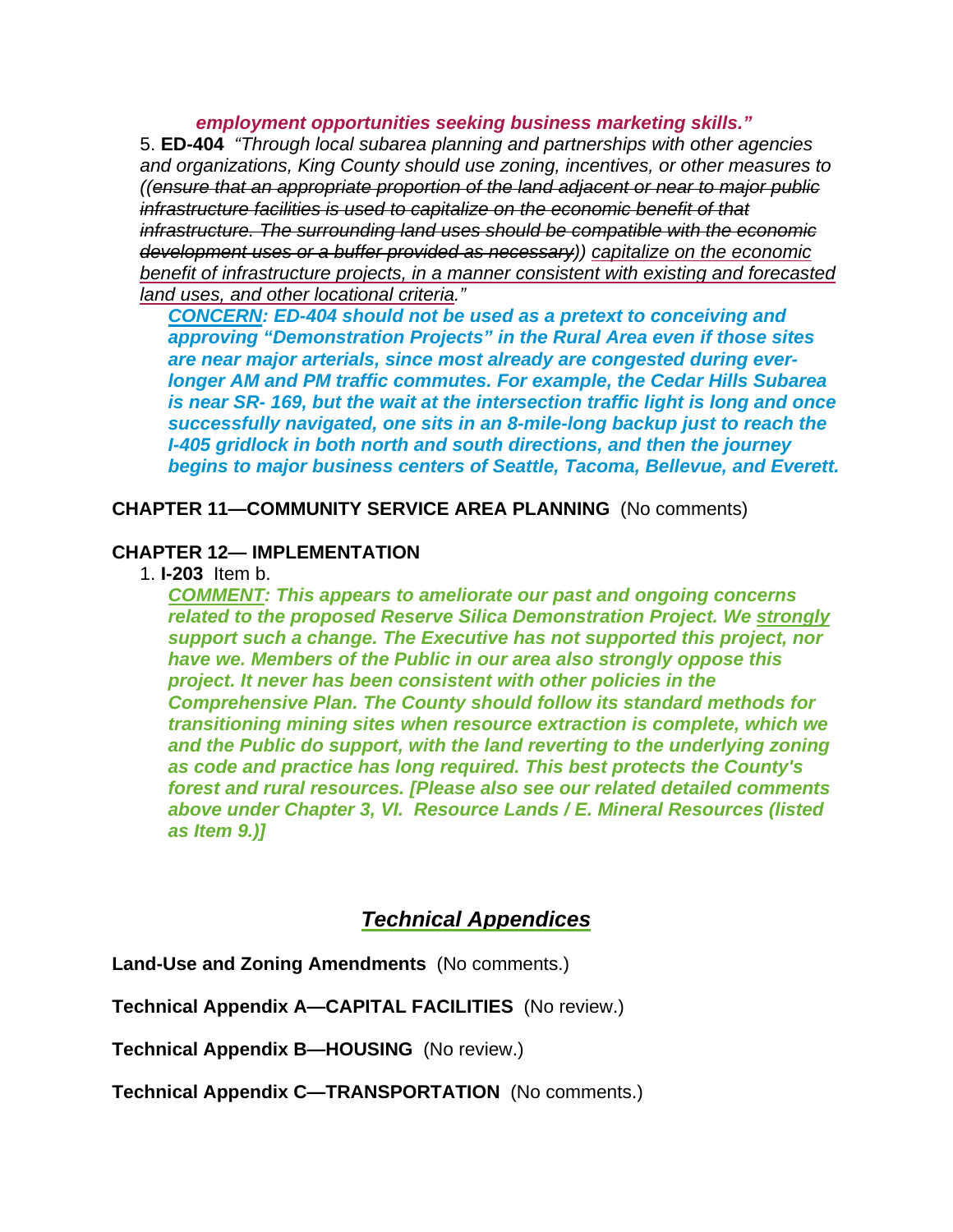#### **Technical Appendix C1—TRANSPORTATION NEEDS REPORT (TNR)**

#### **1.** *CONCERN:*

*A great dichotomy exists between growth targets, which are not forecasts, and identifying and addressing transportation needs. Such a gap complicates planning efforts and, as more development occurs, could result in inadequate infrastructure to meet GMA Concurrency requirements. Clearly realistic forecasts, not allocated growth targets, should be the primary information used in Comprehensive Planning and identification of infrastructure needs.*

*The PSRC states: "No direction is given in the GMA as to the methodology for setting growth targets. Cities and counties have a duty to accommodate the targets, but are provided broad discretion on how they do so." ("Growth Management by the Numbers," July 2005, p. 11.) This can result in an opaque process through which cities utilize selective criteria to furnish information they deem relevant or advantageous.*

*Further, jurisdictions can grossly exceed their growth targets. This was the case in 2012, as a small city in Southeast King County, in one of the fastest growing and heavily congested areas in the State, with a growth target of 1,900 new residences, signed Development Agreements that would eventually bring an additional 6,050 residences, or approximately 20,000 people, into the city. This scenario could easily repeat itself throughout the county and state as long as it remains to each county and its cities to determine what is relevant in developing such projections.*

#### *RECOMMENDATION:*

*Although outside this Comprehensive Plan update, potential solution paths for discussion could include changes in State law to establish criteria that will ensure realistic forecasting, not minimum growth targets, inform Comprehensive Planning and Transportation Needs Reports. The following RCWs could provide such opportunities:*

*RCW 43.62 -- DETERMINATION OF POPULATIONS -- STUDENT ENROLLMENTS*

*43.62.035 -- Determining population -- Projections*

*RCW 36.70A -- GROWTH MANAGEMENT -- PLANNING BY SELECTED COUNTIES & CITIES.*

*36.70A.040 -- Who must plan -- Summary of requirements– Development regulations must implement comprehensive plans [Requires cities and unincorporated areas to plan for future growth through formation of Comprehensive Plans. In King County, Comprehensive Plans are reviewed/revised every four years with the current target year of 2025. Many King County cities currently are updating their Comprehensive Plans to be completed by June 2015.]*

**Technical Appendix C2—REGIONAL TRAILS NEEDS REPORT** (No comments)

**Technical Appendix D—Growth Targets and Urban Growth Area** (No comments)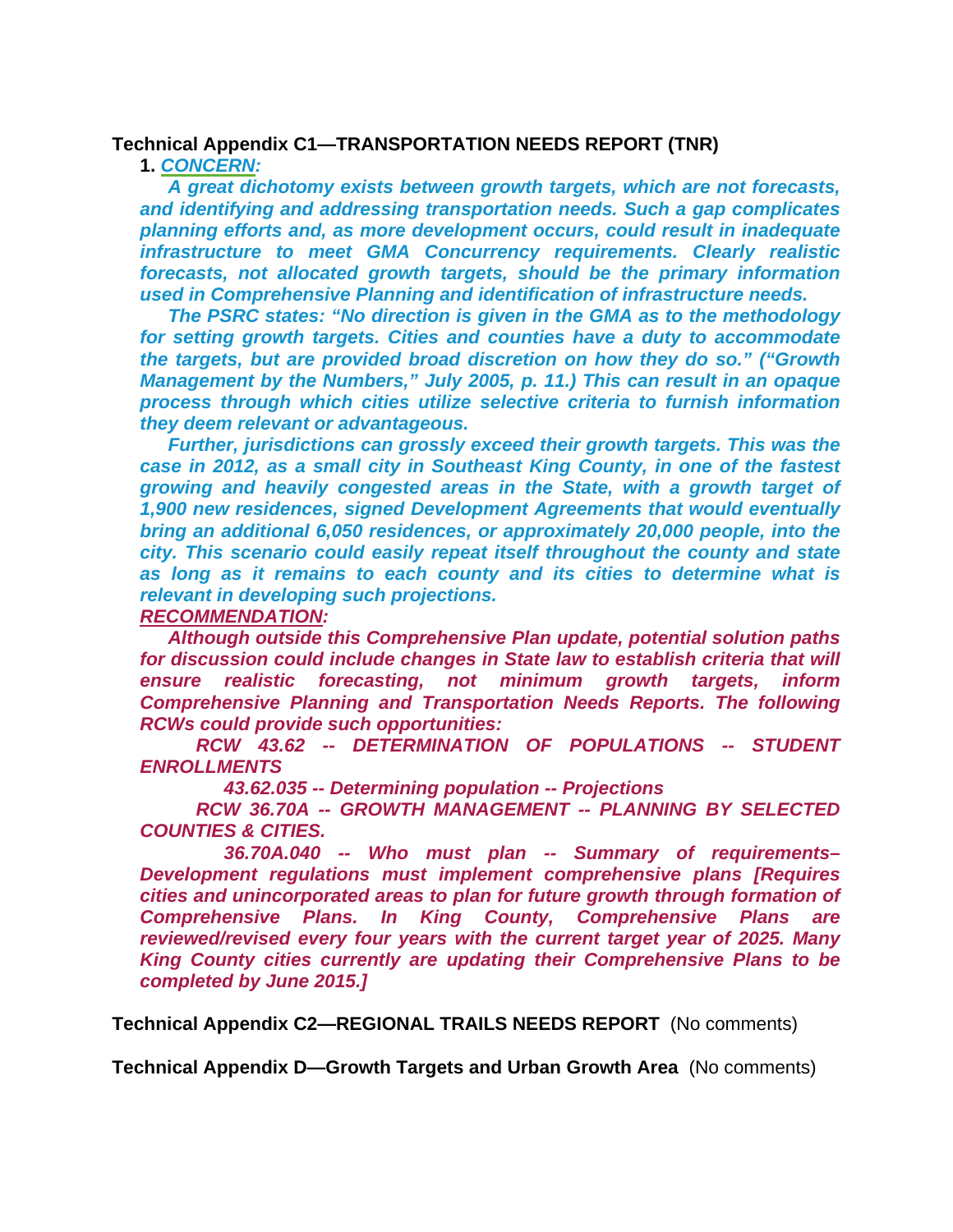**Technical Appendix R—PUBLIC OUTREACH FOR DEVELOPMENT OF COMPREHENSIVE PLAN** (No comments)

# *Attachments*

**Attachment—SKYWAY-WEST HILL ACTION PLAN** (No review)

#### **Attachment—AREA ZONING STUDIES**

### 1. **Cedar Hills/Maple Valley--Future Subarea Plan**:

*CONCERN: The greater community (unincorporated area councils, community organizations, rural residents, and rural business owners, including forest and farm owners, and rural communities, towns, and cities) must be involved with such Subarea planning, not just the owners of the twelve specific properties identified. Future changes in this subarea could have major impacts on the quality of life of surrounding residences and greatly increase traffic on Cedar Grove Rd, Lake Francis Rd, and SR-169.* 

*RECOMMENDATION: Provide the Public with the formal process the County uses to define Subarea Plans.*

### **Attachment--DEVELOPMENT CODE STUDIES**

**1.** *CONCERN: There is a need for a* **Development Code Study #X --** *Scope of Work: Consider code changes regarding the definitions of "Home Industry" and "Home Occupation."*

*Background: This requested development code review is in response to expressed concerns about businesses being set up in the Rural Area that are wholly incompatible with the surrounding dwellings and neighborhoods. Examples include Marijuana growing, processing, and distribution facilities and operations. The following is County Code as it currently exists:*

## *"21A.06 TECHNICAL TERMS AND LAND USE DEFINITIONS*

*21A.06.605 Home industry. Home industry: a limited-scale sales, service or*  fabrication activity undertaken for financial gain, which occurs in a dwelling unit *or residential accessory building, or in a barn or other resource accessory building and is subordinate to the primary use of the site as a residence. (Ord. 13022 § 7, 1998: Ord. 10870 § 161, 1993).*

*21A.06.610 Home occupation. Home occupation: a limited-scale service or*  fabrication activity undertaken for financial gain, which occurs in a dwelling unit *or accessory building and is subordinate to the primary use of the site as a residence. (Ord. 13022 § 8, 1998: Ord. 10870 § 162, 1993)."*

**Discussion: The 2008 Comprehensive Plan Update changed the definitions of both "Home Industry" and "Home Occupation." The pre-2008 condition that such activities are permitted only as** *"… subordinate to the use of the*